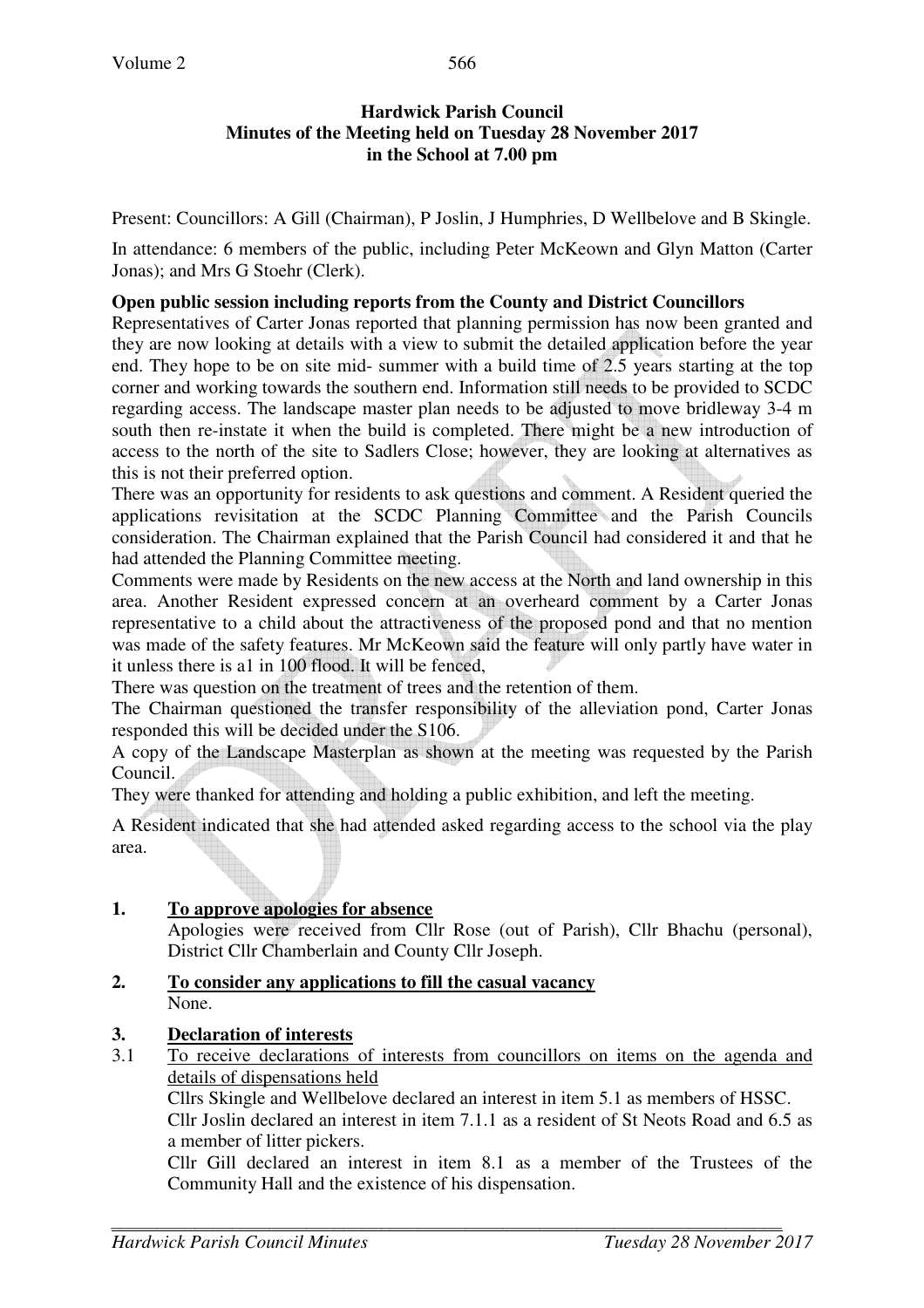Volume 2

- 3.2 To receive written and grant any requests for dispensation as appropriate for items on this agenda None.
- **4. To approve the minutes of the previous meeting on 24 October 2017**  RESOLVED that the minutes of the meeting on 24 October be approved and signed by the Chairman as a true record, after amendments under item 6.6 to delete "8.42pm" (Prop PJ, 2nd DW, unanimous)
- **5. Matters arising and carried forward from the last or previous meetings for discussion/decisions**
- 5.1 (5.3) Pavilion downpipes and soakaways to consider quotations received RESOLVED as only one quote had been received, two have declined and two other companies have expressed interest to defer to the next meeting (Prop AG, PJ 4 in favour and 1 abst)
- 5.2 (5.4) Toft Lions request for permission for regular use of Recreation Ground and changing rooms – to consider responses if received RESOLVED to decline the request as the pitch would not be able to take additional clubs using the ground and it is not going to work unless it is being actively managed. (Prop BS, 2nd JH unan)
- 5.3 (6.2) Cambridge United Women's Reserves request for use of Recreation Ground RESOLVED to decline the request as it is not going to work unless it is being actively managed. (Prop BS, 2nd JH unan)
- 5.4 (6.1) Resident access to the School by parents/carers with triple buggie to condider quotation for wider gate if received RESOLVED to accept the quote from Kompan for £1386.08 for the wider gate to be done at the same time as Phase 1 play equipment installation gate but ask Kompan if the Parish Council can have a refund on the old gate otherwise the Council wishes to keep the gate. (Prop AG, JH, unan)
- 5.5 (10) Webmaster recruitment No applications received. RESOLVED for Cllr Rose to be appointed as webmaster until the position can be filled. (Prop DW, 2nd JH, unan)
- 5.6 (10) Report back on back up procedures and practice (Clerk) The Clerk reported on back up procedures and offsite provision and facilities.

# **6. Correspondence/communications received**

6.1 Resident – maintenance of fencing between Limes Road and Laxton Avenue RESOLVED that whilst the Parish Council repaired the fence last time, the Council doesn't own any land in that area and it is more likely to be the County Council's responsibility. The Resident is to be directed to the County Council and Councillor Lina Joseph is to be asked to support the Resident. (Prop BS, 2nd JH, unanimous)

# 6.2 Greater Cambridge Partnership Cambourne to Cambridge Consultation RESOLVED to defer this to next meeting and that the Parish Council look only at the effectiveness of the transport system for the Village on the basis of the facts as presented<sup>(Prop JH, 2nd BS unanimous)</sup>.

RESOLVED to encourage residents to respond to the consultation rather than to the Parish Council.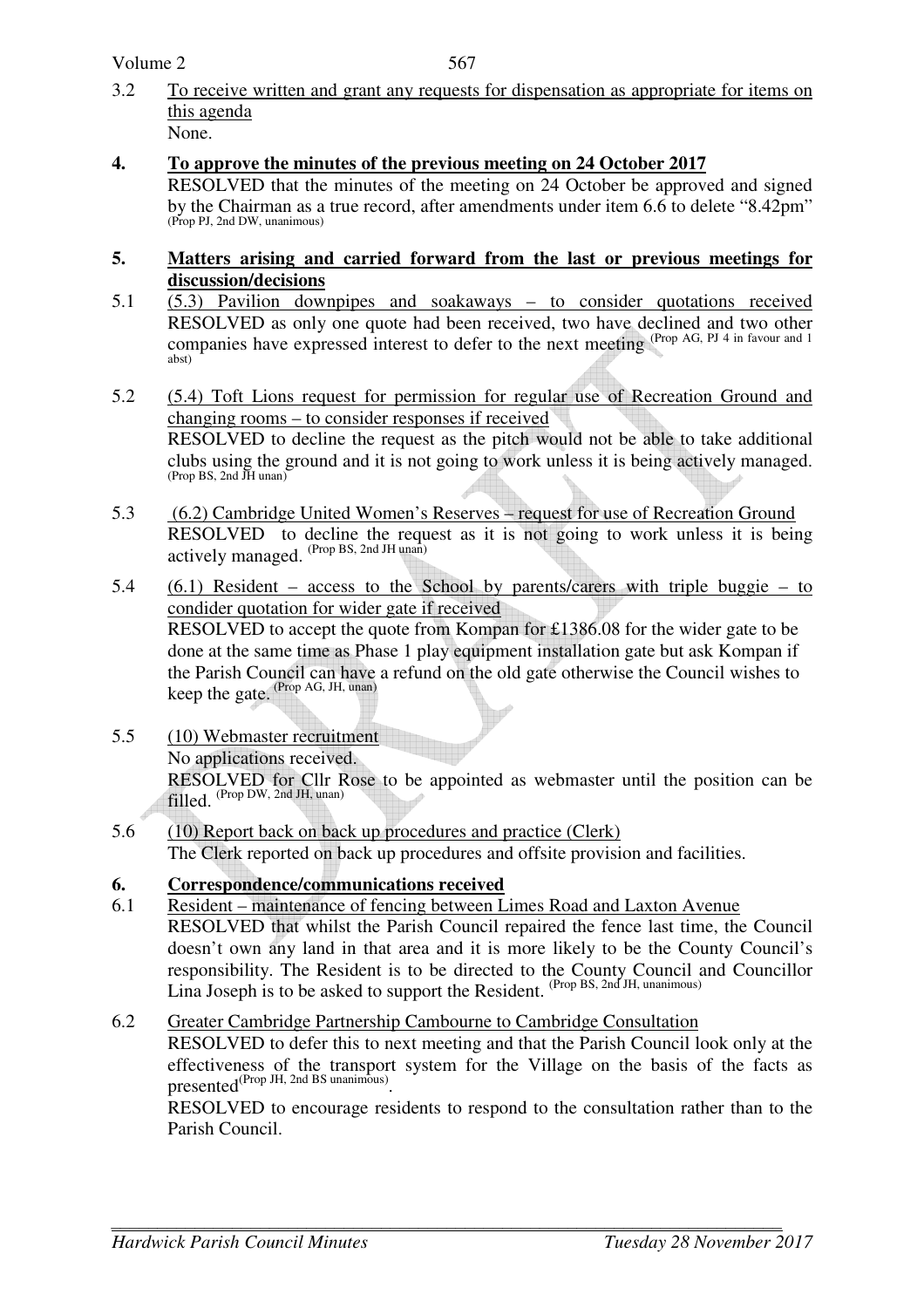The meeting was closed at 8.05pm to allow Mr Cassey to report that information could be extracted from the Village Plan data and also the Grace Crescent Transport Plan. At the time of the Survey on water works the Park and Ride site was not known. Meeting was re-opened at 8.07pm.

6.3 Resident – Speedwatch including his resignation as a volunteer and his suggestions for appropriate traffc calming measures and interactive speed signs and that speedwatch is taken outside of the Parish Council

Chairman's opinion is different.

RESOLVED to note that the Chairman's view differed and to place an article on the website to clarify that Speedwatch is not a Parish Council scheme it is run by for Volunteers who are trained by the Police on use of the equipment. Hardwick Parish Council happy to support and facilitate. Councillor Humphries is to include in her a Hardwick Happenings article.

RESOLVED to ask Toft Volunteers if they are willing to assist in Hardwick.

6.4 Hardwick Village Plan request for funding

The meeting was opened and closed several times between 8.18pm and 8.40pm to enable M Cassey to answer questions relating to this agenda item.

RESOLVED grant up to the Hardwick Village Plan £2,000 for purposes of printing and associated costs of the summary for each home using the Council's special project budget<sup>(BS, JH, unanimous)</sup>

RESOLVED for Parish Council to have draft plan and survey results as soon as possible but before it goes to print as funding the project.

Meeting closed at 8.40pm and reopened at 8.43pm.

RESOLVED that money to be released on sight of invoices.

- 6.5 Hardwick Litter Picking Group request for litter picking tools RESOLVED in response to the Group's request to purchase 10 circular hoops at a cost of £69.90.  $(\text{Prop }AG, 2nd$  DW unaimous)
- **7. Planning Applications and Decision notices and tree works applications**
- 7.1 Planning applications received since the last meeting
- 7.1.1 S/3749/17/DC 303 St Neots Road Discharge of conditions.
- 7.2 SCDC Decision Notices
- 7.2.1 St Neots Road, Dry Drayton Lock up container Appeal dismissed by Planning Inspectorate.
- 7.3 Tree Works Applications None.

# **8. Members reports and items for information only**

8.1 New Housing Developments and Planning Obligations including Hill's public exhibition for detailed proposals in relation to the outline permission for the development at Grace Crescent

RESOLVED to defer until the planning application is received.

- 8.2 Report on LLF meeting on  $30<sup>th</sup>$  October Cllr Joslin didn't attend. Cllr Gill reported the meeting was mainly on Western Orbital being suspended until 2019 due to the timing of the National Infrastructure report. The LLF for Western Orbital has been split into Junction 11 and 13 and there are changes to the proposals for Junction 10.
- 8.3 Village Plan report